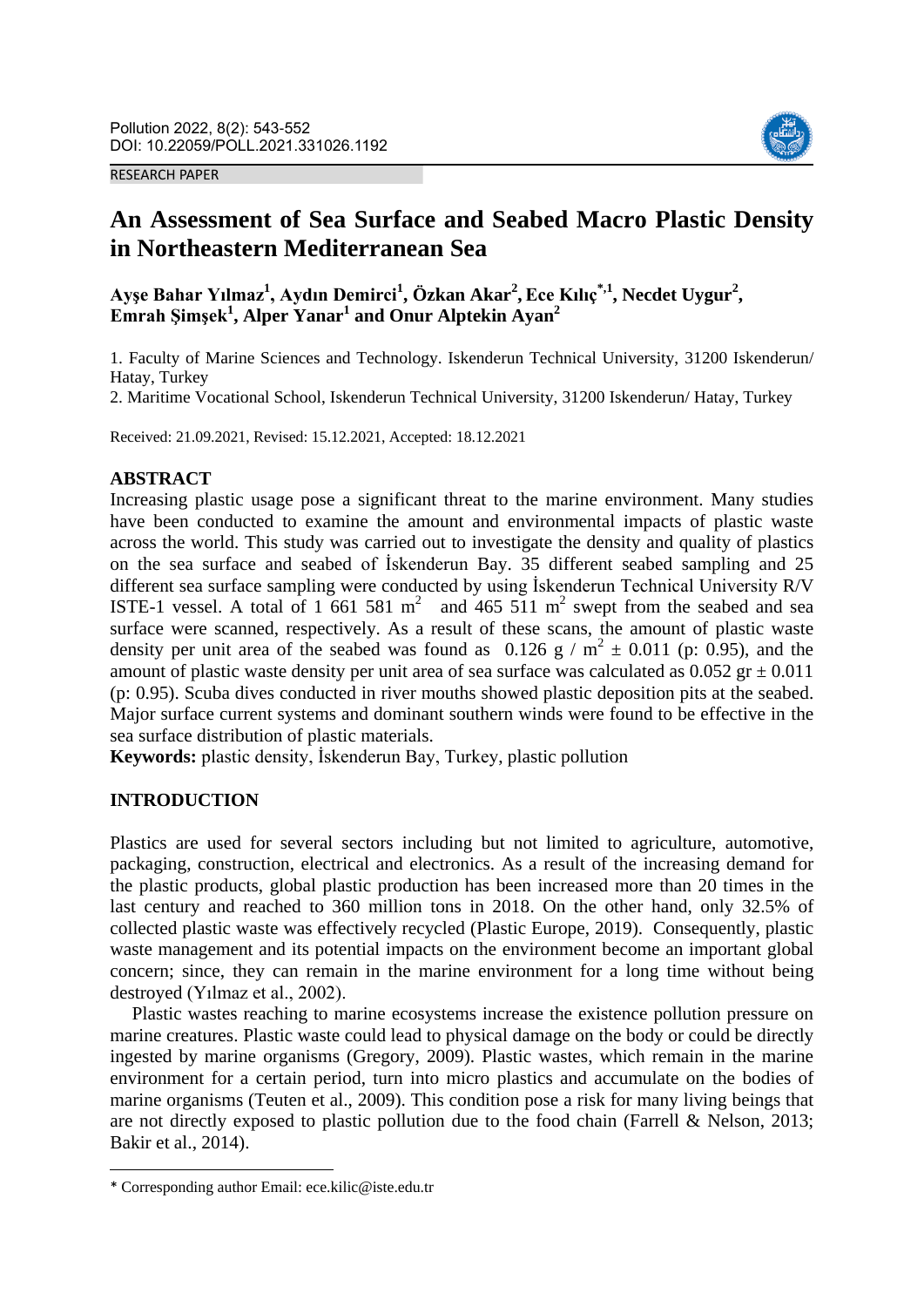In marine systems, the structure of plastics can change or become heavier due to the adhesion of polluting organisms. This condition lead to the sedimentation of plastic waste on the seabed which in turn destroy the living area of marine organisms by covering the sediment (Barnes et al., 2009). In another point of view, plastic waste cause damage to the fish nets propellers and adversely affect the national truism activities which lead to national economic loss (Yılmaz et al., 2002).

İskenderun Bay is an economically important bay of Northeastern Mediterranean coasts of Turkey in terms of port operations, sea traffic, industrial facilities and fishing. According to studies conducted in the region, plastic wastes are caught together with fishes in almost every fish nets (Demirci, 2003; Mazlum et al., 2019). As a result of these type of anthropogenic activities, there has been a significant increase in plastic pollution in recent years (Gündoğdu & Çevik, 2017; Yılmaz et al., 2017).

As a result of those negative impacts on the environment and economy, there are many studies conducted to estimate the plastic waste amount in the Mediterranean Sea (Cózar et al., 2015; Ruiz-Orejón et al., 2016; Munari et al., 2017; Portman & Brennan, 2017; Pedrotti et al., 2016; Kaandorp et al., 2020 ). Compared to the other parts of Mediterranean Sea, studies conducted in the NW Mediterranean was quite limited (Bingel, 1987; Güven et al., 2017; Gündoğdu & Çevik, 2017; Castro-Jiménez et al., 2019).

Previous studies on plastic waste density have focused mainly on plastic waste concentrations on the sea surface and their regional variations. Different from previous studies, this study was focused on the determination of both seabed and sea surface plastic waste density at İskenderun and Antakya Bays. Also, regional differences in the plastic waste density and factors creating this the differences were examined. Lastly, this study will provide up-to-date information regarding to the quantity and quality of macro plastic pollution in İskenderun Bay.

#### **MATERIAL AND METHODS**

Monitoring studies were carried out in İskenderun and Antakya Bays (Northeastern Mediterranean) to determine the density of waste plastic material on the seabed and sea surface. Sampling was carried out using RV İSTE-1 on 10-11 February, 4 April, 9 April, 11 April 9 October at Samandağ, İskenderun, Dörtyol, Konacık and Samandağ, respectively. Map indicating the study basis was shown in Figure 1. During sampling, necessary precautions (low hauling speed and time) were taken to prevent sea creatures from being caught during sampling. Trawl operations were carried out for the collection of plastic material from Collected waste materials were divided into three as pet bottle-cap, sachet bag parts and other materials. Divided waste materials were dried at room temperature. After drying, the plastic material was weighed with a balance with an accuracy of 0.001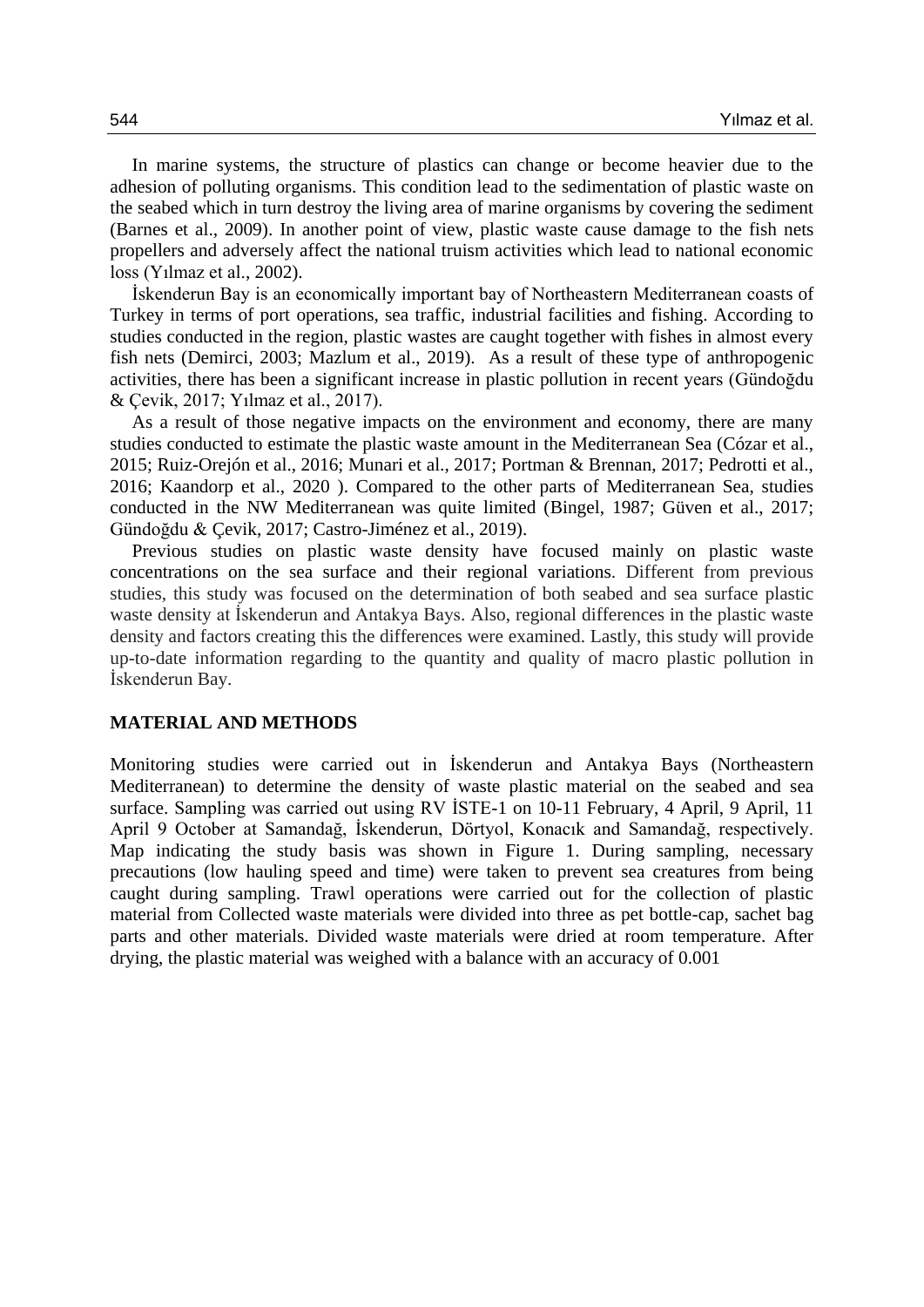

**Fig.1.** Sampling Locations

Sampling from the seabed was carried out with two different methods according to the characteristics of the sampling area. In the first method, otter trawl operations were carried out in the commercial fishing area. Otter trawl has 32 meter ball rope and has a total length of 38 meter. The mouth of the trawl net is 12 meter and the length is between 0.6-1.5 meter. The mesh size of the trawl mouth size is 44 mm.

Trawl hauling time was determined as 60 minutes and speed was tried to be kept constant at 3 knots. In the second method, beam trawl operations were conducted for closed trawl fishing coastal zone to avoid ecosystem destruction. The beam trawl has a 2.40 meter framed trawler device, the hauling speed was arranged as 3.7 knots for 15 minutes.

Results obtained from trawl operations were used for the estimation of the plastic amount per unit area in accordance with the below formulas (Pauly, 1987; Sparre & Venema, 1998; Demirci, 2003).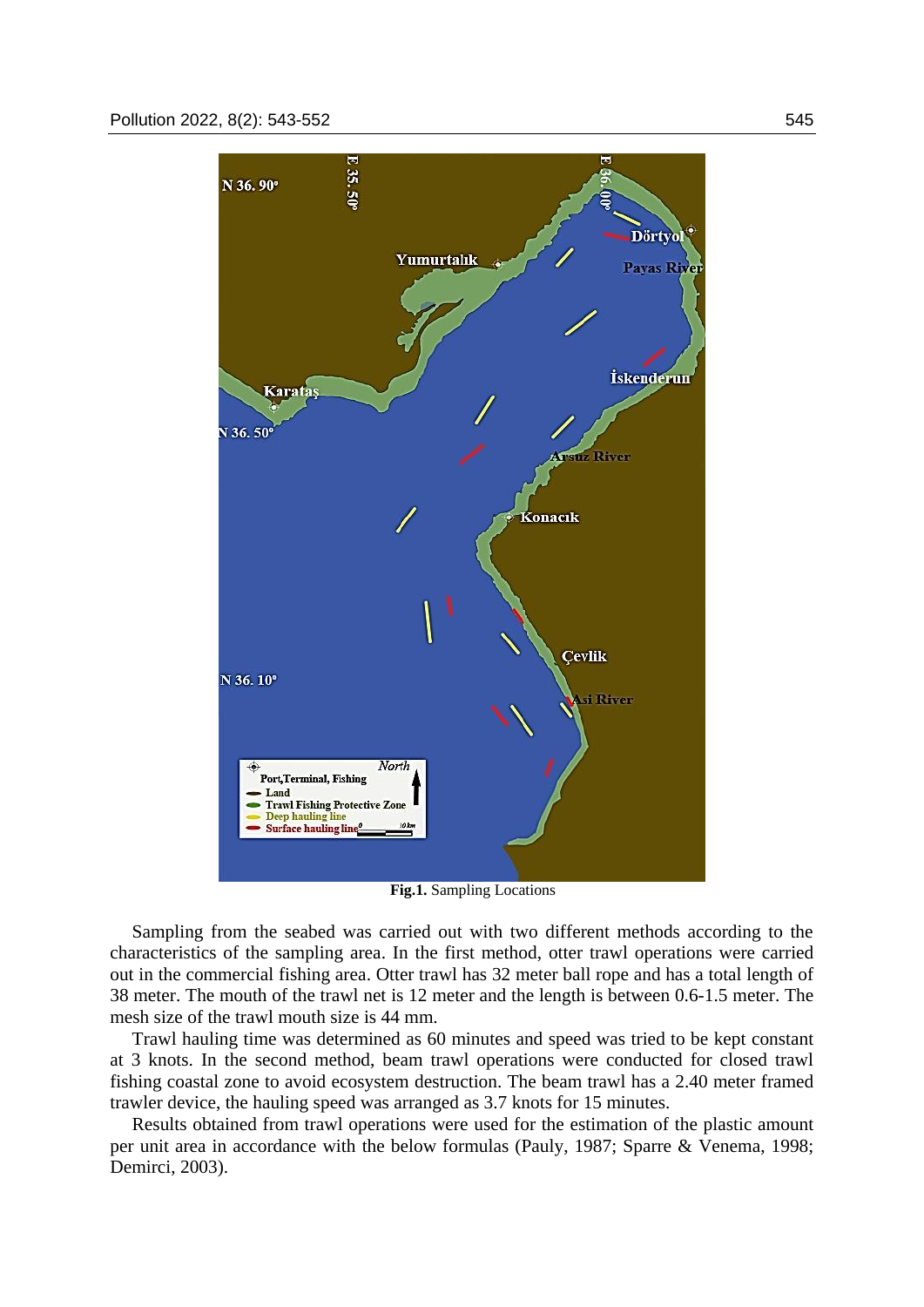$a = t \times v \times h$ a: Area scanned in each trawl operation  $(m^2)$ , v: Trawling speed (m/min), h: Witdh of the scanned area (m), t: Trawling time (min)  $b=C/a$ b: plastic amount per unit area  $(\text{gr/m}^2)$ C: Amount of plastic collected in each trawl haul (gr) a: Area scanned in each trawl operation  $(m^2)$ ,

The density of plastic material on the sea surface was sampled from the shipboard by framed trawl like sampling device (24 mm mesh size) from the shipboard. In Iskenderun Bay, usage of beam trawl was banned by Ministry of Agriculture and Forestry (MAF, 2020). For this reason, fishing gear which is similar to the framed trawl was designed for this study.

During sea surface sampling, 3.5 meter width area was scanned in each hauling period. Hauling speed and duration were planned as 2.5 knot and 20 minutes, respectively. One way ANOVA analysis was conducted to evaluate the significant difference in the collected waste material depending on depth and location.

#### **RESULTS and DISCUSSION**

In this study, 35 different sampling in the seabed were made in İskenderun and Antakya Bays. Among them, 6 samplings were carried out with a commercial trawl net; whereas, 29 samplings were made with framed like troll sampling device.

The total area dredged on the seabed was  $1\,661\,581\,\mathrm{m}^2$  and total dredging time was  $1\,184$ minutes. During sampling period, total of 150.61 kg (dry weight) plastic materials were removed and plastic material per unit area was estimated as  $0.126 \pm 0.011$  g / m<sup>2</sup> (p:0.95).

Plastic bags accounted for the majority of the collected material, accounting for approximately 45% of the total collected material (Figure 2). In order to increase the accuracy of the study, textile products, plastic sponges and car tires were not included in the collected plastic materials. Because of the fact that textile and sponges dry very late naturally, they are really heavier, likewise, car tires are rarely encountered in the region, but increase the error factor in weight prediction.

The origin of the collected plastic material was examined. A significant part of plastic waste (47.8 %) has remained anonymous; whereas, the origin of 52.2 % of collected plastic material was estimated. 47.7 % of plastic waste whose origin could be estimated was local based. On the other hand, it was determined that 52.3% of the collected wastes are of foreign origin, which is commonly found in Çevlik (Antakya Bay).

Results of this study showed no statistically significant difference in the collected plastic waste amount depending on depth. In fact, the plastic material was accumulated in certain locations as a result of local deep water systems (Fig 3). In addition, SCUBA diving was conducted around the river discharge zones; since, seabed sampling using trawl or framed trawl is quite different and may be harmful to the benthic biodiversity in these areas. Underwater images obtained from SCUBA diving showed that plastic material was accumulated at the pits which were formed by river mouths.

In addition to the seabed sampling, 25 different sea surface sampling was carried out in Iskenderun Bay. The total area swept on in sea surface was  $465\,511\,\mathrm{m}^2$  and total dredging time was 536 minutes. During the sampling period, a total of 17.138 kg (dry weight) plastic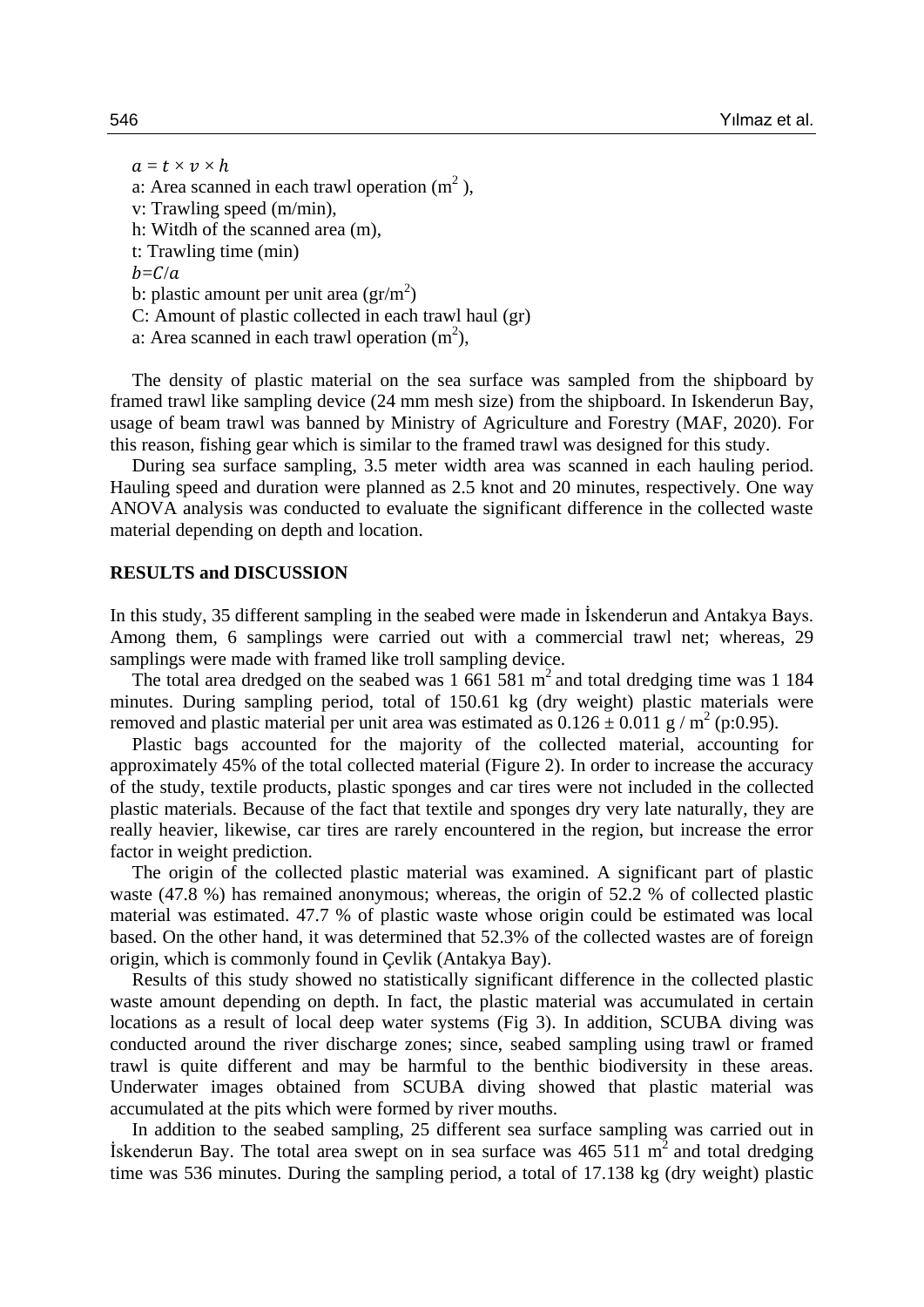.

material was removed and plastic material per unit area was estimated as  $0.052 \pm 0.011$  g / m<sup>2</sup> (p:0.95). A significant portion of the plastic waste collected from the sea surface was similar to the pieces of plastic bags on the seafloor (Figure 2). The majority of other plastic material section was consist of plastic case and sack pieces.

Plastic materials extracted from the sea surface consisted of very small (3-5 cm wide) particles that were broken down by natural or anthropogenic causes. Therefore, its origin could not be determined.



**Fig 2.** Composition of plastic material collected from the seabed and surface

Sea surface distribution of plastic materials was characterized by main surface current systems and dominant southern winds. Surface currents sort plastic waste on line which makes it easier the collection of plastic waste from the sea surface (Fig. 3). Secondly, plastic waste materials were accumulate near the coastal area as a result of the dominant southern winds in summer; whereas, the opposite situation is applicable in winter months. Even though seasonal wind direction impacts the plastic accumulation locations, plastic waste amount on the sea surface remains unchanged. In other words, the seasonal variation in the amount of plastic waste was found to be statistically insignificant.

Previous studies conducted in the Mediterranean Sea were focused on the plastic material waste density in the sea surface. Cozar et al. (2015) investigated the plastic waste density in the sea surface of the Mediterranean basin scale and found that plastic waste density was different on different sub basin coast depending on the local factors. Galgani et al. (2000) reported the mean plastic waste density in Lyon cost, Corsica and the Adriatic Sea as 1.4 number/ha, 2.3 number/ha, 3.8 number/ha, respectively. Koutsodendris et al. (2008) found that the density of plastic waste in the Ionian Sea was varying from 0.7 number/ha to 4.4 number/ha. On the other hand, information regarding the macro plastic waste density in the Northeastern Mediterranean was insufficient and out of date.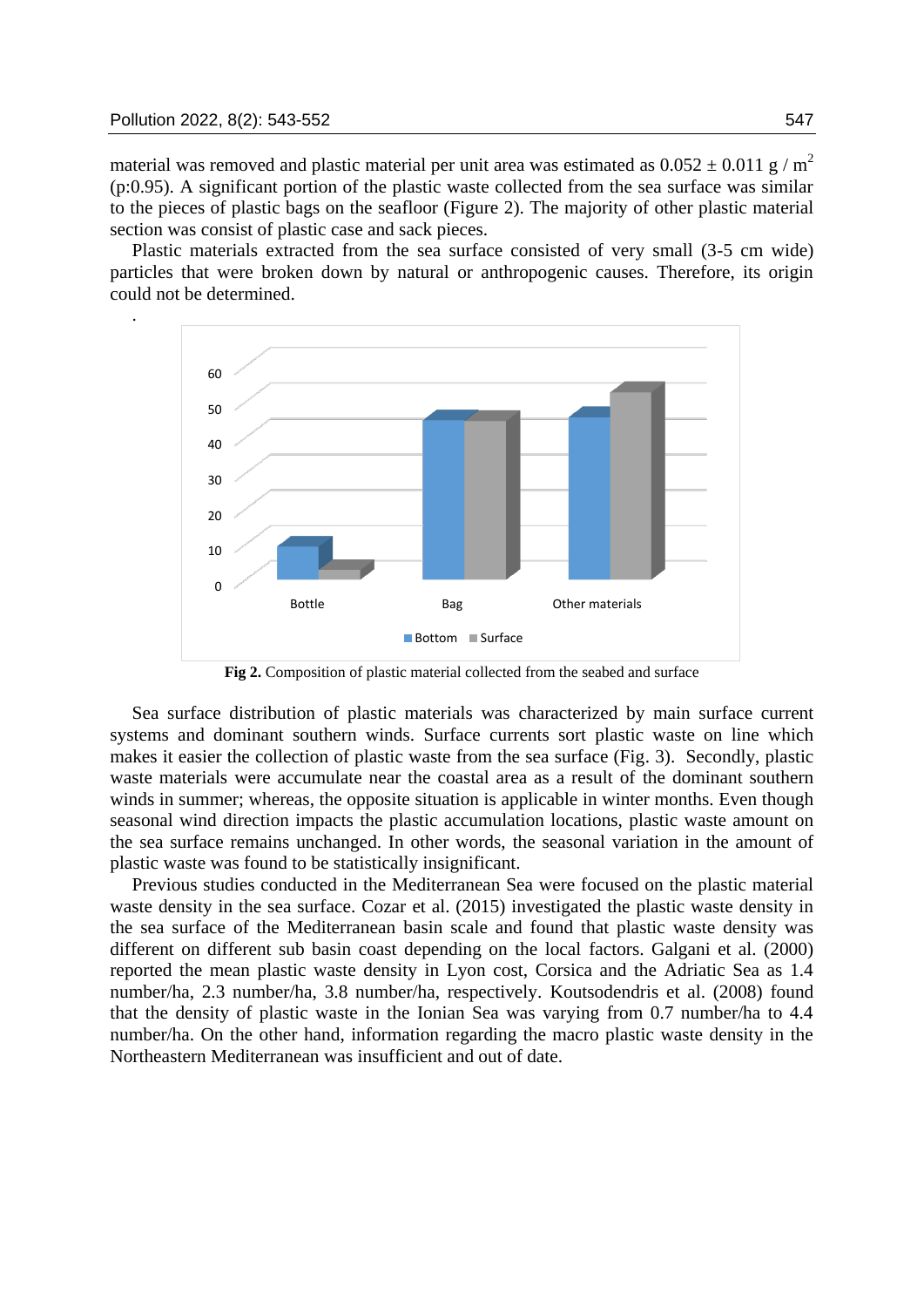

**Fig. 3.** Areas where the waste density in the research area is observed to be higher than other areas

Yılmaz et al.(2002) and Bingel et al. (1987) estimated the plastic amount in the sea surface of İskenderun Bay as 15.1 tons and 94.6 tons, respectively. Recently, Büyükdeveci and Gündoğdu (2021) estimated the mean bentic litter density of İskenderun Bay as 450.94 item/km<sup>2</sup>. In this study, the amount plastic waste material per unit area was estimated to be 0.126  $g/m^2$  at the bottom and 0.052  $g/m^2$  at the surface. Studied area is approximately 3 000 km<sup>2</sup>. When estimated plastic waste material per unit area and total scanned area were combined with each other, it may be concluded that approximately 400 tons of plastic waste material was distributed at the seabed and 150 tons of plastic material were distributed at the sea surface. Even though, these estimates were numerically low in number, plastic material covers a much greater area in terms of volumetric density.

Previous studies conducted in the region did not contain measurement at the outside of the trawl hunting area and, they did not take the impact of the Asi River on the plastic waste density into account. Therefore, the estimated plastic waste amount in this study is greater than previously reported ones.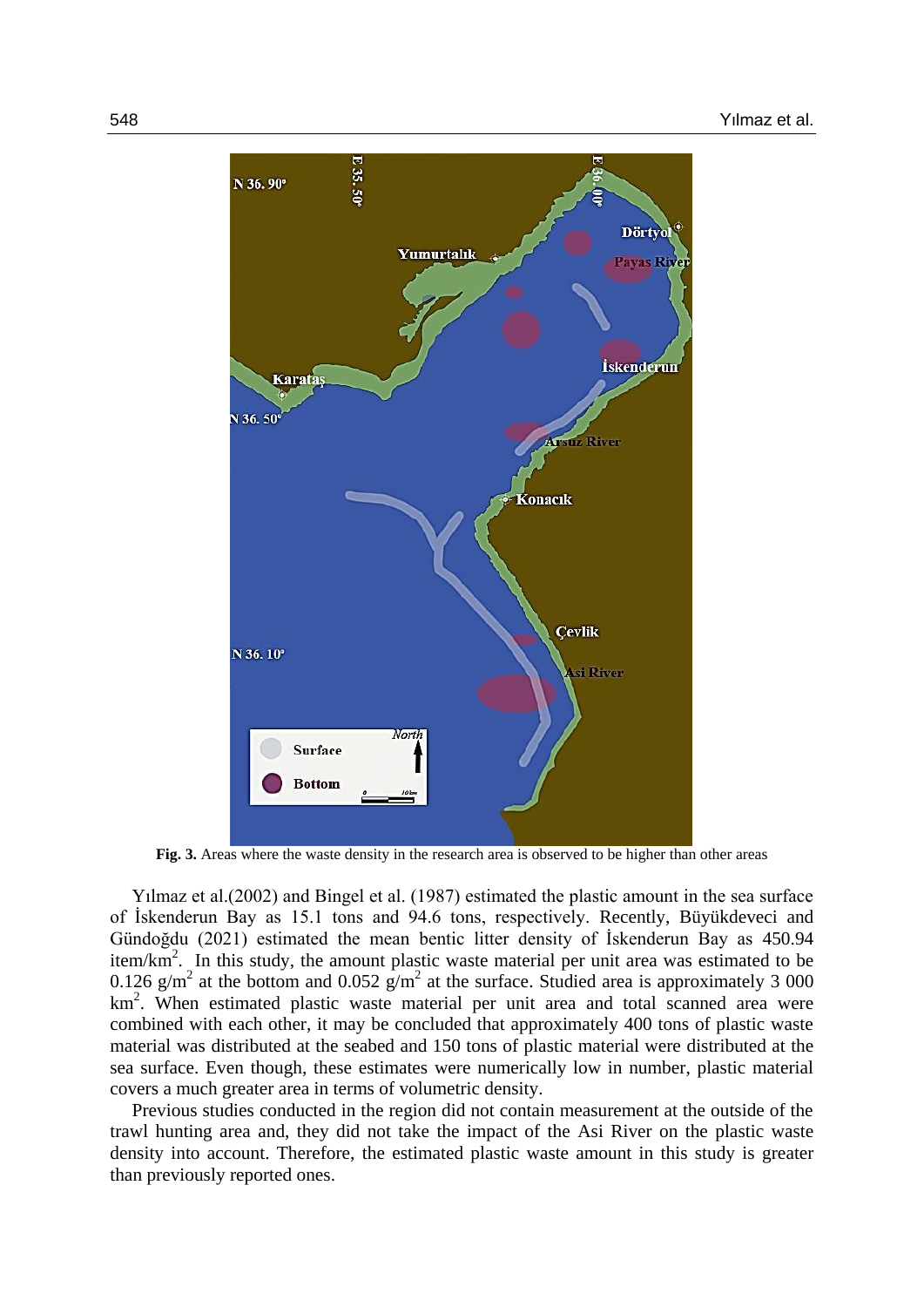Rivers carry several types of pollution sources including wastewater, urban runoff, agricultural runoff, waste leakage into the marine environments. This pollution load coming from surface rivers alters the psychochemical and biological balance in the receiving environments (Kılıç et al. 2018). Likewise, human presence and activities increase the plastic waste amount in the receiving marine environments (Barnes et al., 2009; de Lucia et al., 2014). Gündoğdu & Çevik (2017) reported the highest plastic waste accumulation at the outlet of Seyhan River. Kılıç et al. (2018) showed that the organic pollution load coming from the Asi River increases the primary production at the receiving environment. Similarly, this study showed the highest plastic waste density downstream of the Asi River.

Previous studies conducted in the Northeastern Mediterranean coast of Turkey had reported different locations as the highest plastic waste contamination locations. According to Bingel et al. (1987) and Gündoğdu & Çevik (2017) claimed that İskenderun Bay and Mersin Bay as the most polluted location of Northeastern Mediterranean coast of Turkey in terms of plastic waste density, respectively. This study showed that local current and dominant wind systems are effective in the distribution of plastic waste density at both sea surface and seabed.

Plastic materials which are unable to move actively transferred on sea surface via local current and wind systems (Avşar, 1999; Yılmaz et al., 2002). As a consequence, plastic material accumulation points were found to be changing from inshore to offshore waters as a result of dominant wind flows. Prevailing southern winds observed during summer months carry the plastic waste closer to the coast; while, they were transported to open waters in the winter months. Bingel et al. (1987) also reported the increasing plastic waste density at the coastal zone of İskenderun Bay during the dominant southern wind period.

Yılmaz et al. (2017) determined that the main sources of plastic pollution in the İskenderun Bay as wastes coming from rivers, streams, ship discharges and transported waste coming from neighboring countries via main coastal current systems. In this study, more than 50% of collected plastic materials were from foreign origin at the Çevlik coastline. Likewise, Yılmaz et al. (2002) reported that 32% of collected plastic waste material in the İskenderun were foreign origin. Therefore, it can be concluded that the transportation of foreign origin plastic waste into Turkey's coast is an important issue in terms of plastic waste deposition.

Commercial trawl fishers were collect marine waste from the bottom of the sea while hunting; however, they had to discharge it back to the sea; since, there was no marine waste collection practice in the fisheries ponds (Şimşek, 2018; Yılmaz et al., 2019). Therefore, if the necessary infrastructures for the collection of marine litter were established in fisheries ports by public institutions, a commercial fishing activity could be useful alternative for waste collection.

This study showed that winds and dominant current systems were effective in the distribution of plastic waste on the sea surface. In fact, plastic waste forms visible waste accumulation sites in the certain locations of seabed and sea surface. Therefore, these concentrated waste regions should be prioritized in the rough plastic waste removal studies when their collection and purification are easy and not expensive. The collection of plastic materials from the marine ecosystem before they are transformed into microplastics is an important issue to minimize and eliminate environmental damage.

Quantitative analysis conducted in the marine ecosystems is hard since they rely on many environmental factors which are not available or hard to determine. Therefore, the amount of plastic waste reported in this study may have been overestimated or underestimated. However, this estimation is important since it is the first recorded study covering the outside of trawl fishing area. Therefore, it reflects the comprehensive assessment of plastic density in the study area.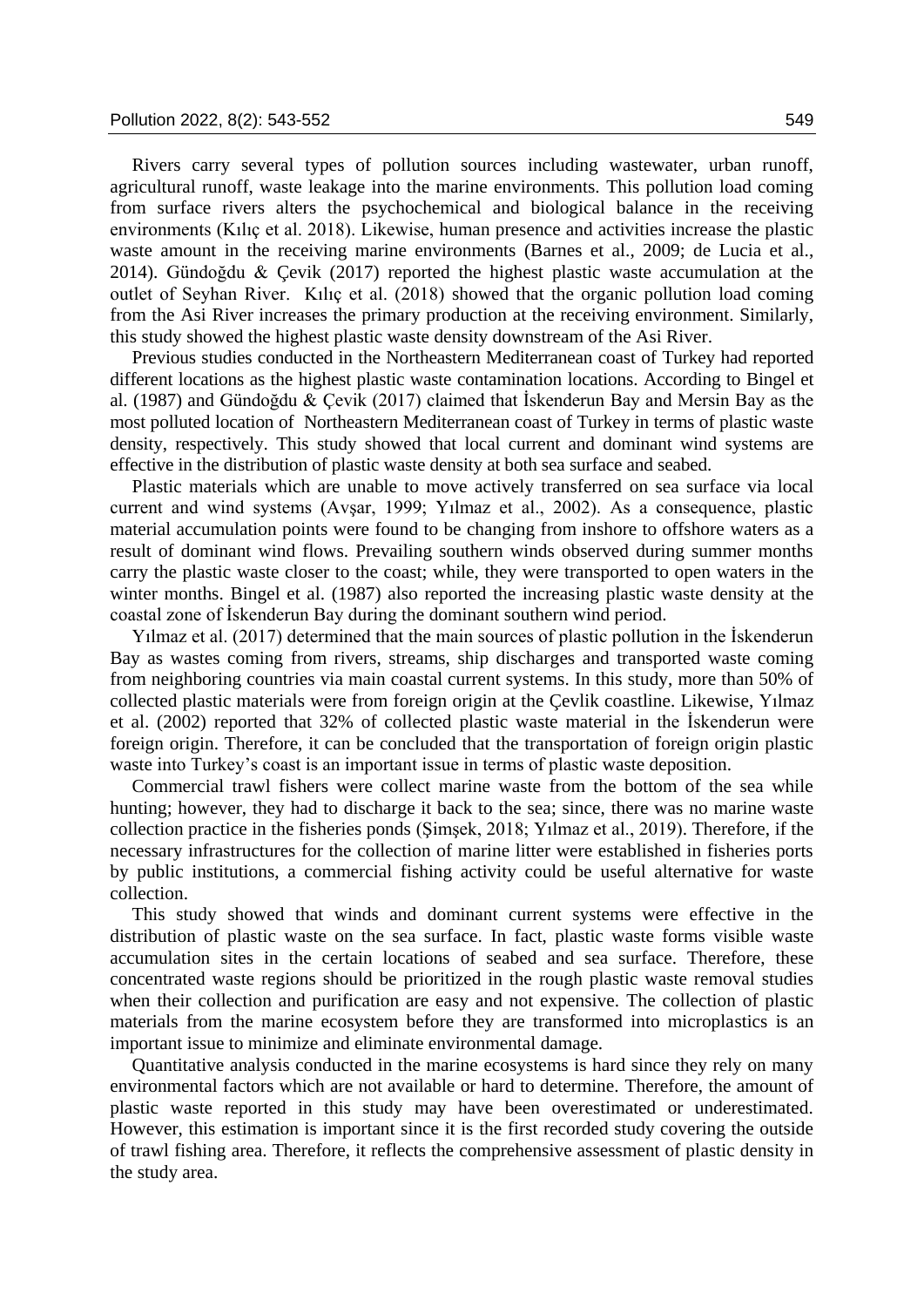## **CONCLUSION**

This study was conducted to determine both seabed and sea surface plastic waste density and factors affecting the temporal variations. 35 different sea bath sampling and 25 different sea surface sampling were conducted using trawl or framed trawl. Underwater imaging showed peaks of plastic waste accumulation on the seafloor. Also, the sea surface distribution of plastic materials was characterized by major surface current systems and dominant southerly winds. This study has shown that collecting plastic waste from predominant locations before it turns into microplastic will help reduce marine ecosystem damage.

## **GRANT SUPPORT DETAILS**

The present research has been financially supported by İskenderun Technical University Scientific Research Projects (BAP) Coordination Unit (grant No. 2018-YP-01).

## **CONFLICT OF INTEREST**

The authors declare that there is not any conflict of interests regarding the publication of this manuscript. In addition, the ethical issues, including plagiarism, informed consent, misconduct, data fabrication and/ or falsification, double publication and/or submission, and redundancy have been completely observed by the authors.

## **LIFE SCIENCE REPORTING**

No life science threat was practiced in this research.

## **ACKNOWLEDGEMENTS**

This study was conducted with the support of İskenderun Technical University Scientific Research Projects (BAP) Coordination Unit (grant No. 2018-YP-01). Also, the authors would like to thank the technical staff of RV ISTE-1.

## **REFERENCES**

- Avşar, D. (1999). Physico-chemical characteristics of the Eastern Mediterranean in relation to distribution of the new Scyphomedusae (Rhopilema nomadica). Tr. J. of Zoology., 2, 605-616. (In Turkish)
- Bakir, A., Rowland, S.J. and Thompson, R.C. (2014). Enhanced desorption of persistent organic pollutants from microplastics under simulated physiological conditions. Environ Pollut, 185, 16- 23.
- Barnes, D.K., Galgani, F., Thompson, R.C. and Barlaz, M. (2009). Accumulation and fragmentation of plastic debris in global environments. Philos T Roy Soc B, 364(1526), 1985-1998.
- Bingel, F., Avsar, D. and Unsal, M. (1987). A note on plastic materials in trawl catches in the northeastern Mediterranean. Sonderdruck aus Bd., 31(3-4), 227-233.
- Büyükdeveci, F., Gündoğdu, S. (2021). Composition and abundance of benthic marine litter in the fishing grounds of Iskenderun Bay, northeastern Levantine coast of Turkey. Marine Pollution Bulletin, 172 (112840)
- Castro-Jiménez, J., González-Fernández, D., Fornier, M., Schmidt, N. and Sempere, R. (2019). Macrolitter in surface waters from the Rhone River: Plastic pollution and loading to the NW Mediterranean Sea. Mar Pollut Bull, 146, 60-66.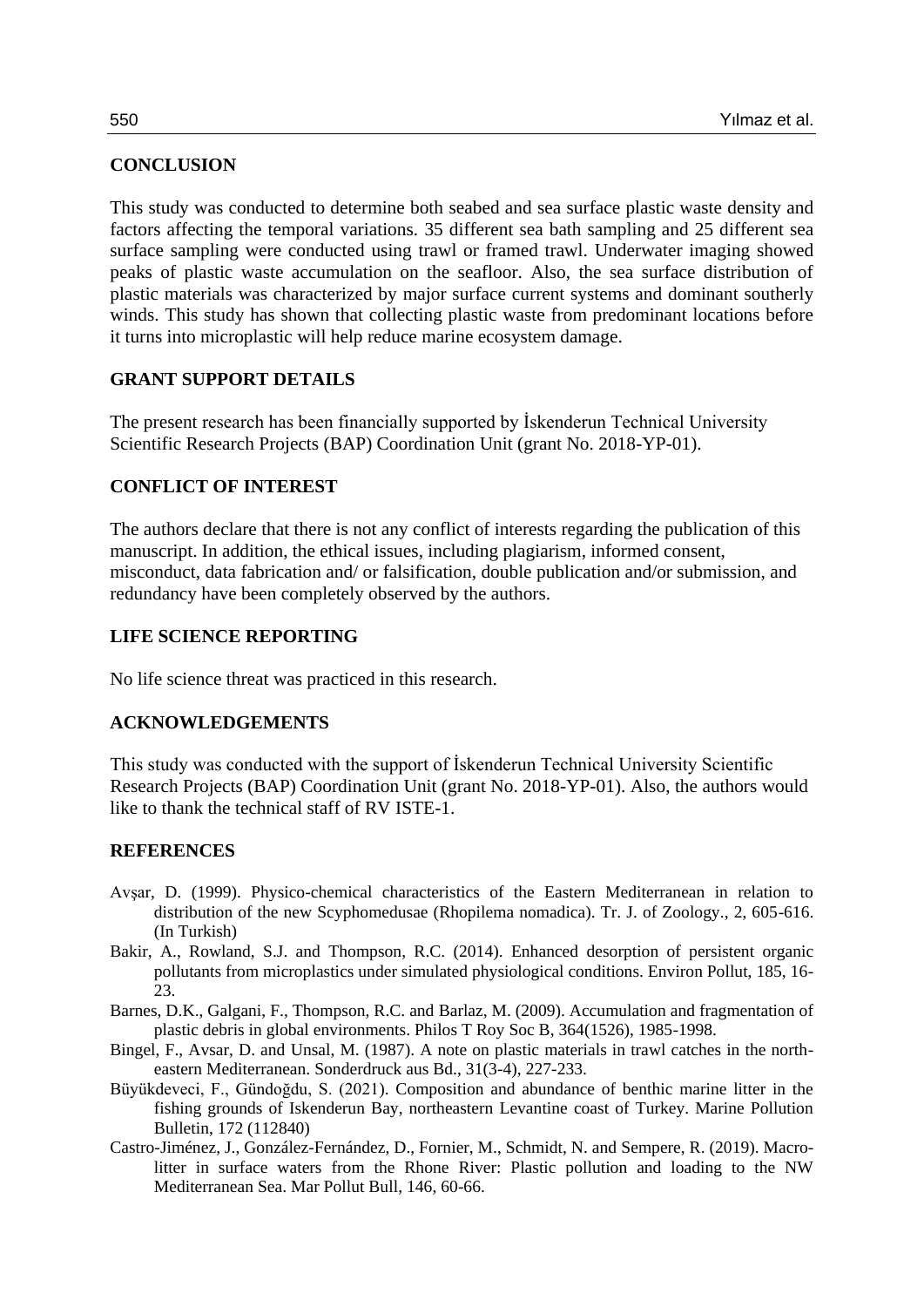- Cózar, A., Sanz-Martín, M., Martí, E., González-Gordillo, J.I., Ubeda, B., Gálvez, J. Á., Irigoien, X. and Duarte, C. M. (2015). Plastic accumulation in the Mediterranean Sea. PLoS One, 10(4), 1-12
- de Lucia, G. A., Caliani, I., Marra, S., Camedda, A., Coppa, S., Alcaro, L., Campanı, T., Giannetti, M., Coppola, D., Cicero, A.M., Panti, C., Baini, M., Guerranti, C., Marsili, L., Massaro, G., Fossi, M.C. and Matiddi, M. (2014). Amount and distribution of neustonic micro-plastic off the western Sardinian coast (Central-Western Mediterranean Sea). MAR ENVIRON RES, 100, 10- 16.
- Demirci, A. (2003). Non-target demersal species inhabiting İskenderun Bay and their Biomass Estimation. Dissertation. Mustafa Kemal University. 41 pages. (In Turkish)
- Farrell, P., Nelson, K. (2013). Trophic level transfer of microplastic: Mytilus edulis (L.) to Carcinus maenas (L.). ENVIRON POLL, 177, 1-3.
- Galgani, F., Leaute, P. Moguedet, P., Souplet, A., Verin, Y., Carpentier, A., Goraguer, H., Latrouite, D., Andral., B., Cadiou, Y., Mahe, J.C., Poulard, J.C. and Nerisson., P. (2000). Litter on the sea floor along European coasts. Mar Pollut Bull, 40(6),516-527
- Gregory, M.R. (2009). Environmental implications of plastic debris in marine settings-entanglement, ingestion, smothering, hangers-on, hitch-hiking and alien invasions. PHILOS T ROY SOC B, 364(1526), 2013-2025.
- Gündoğdu, S., Çevik, C. (2017). Micro-and mesoplastics in Northeast Levantine coast of Turkey: The preliminary results from surface samples. Mar Pollut Bull, 118(1-2), 341-347.
- Güven, O., Gökdağ, K., Jovanović, B. and Kıdeyş, A. E. (2017). Microplastic litter composition of the Turkish territorial waters of the Mediterranean Sea, and its occurrence in the gastrointestinal tract of fish*.* Environ pol, 223, 286-294.
- Kaandorp, M. L., Dijkstra, H. A. and van Sebille, E. (2020). Closing the Mediterranean marine floating plastic mass budget: inverse modeling of sources and sinks. Environ sci tech, 54(19), 11980-11989.
- Kilic, E., Akpınar, A. and Yücel, N. (2018). The Asi River's estimated nutrient load and effects on the eastern Mediterranean. Aquat Sci Eng, 33(2), 61-66.
- Koutsodendris, A., Papatheodorou, G., Kougiourouki, O. and Georgiadis, M. (2008). Benthic marine litter in four Gulfs in Greece, Eastern Mediterranean; abundance, composition and source identification. Estuar Coast Shelf Sci, 77(3), 501-512.
- MAF. (2020). Ministry of Agriculture and Forestry. Regulation No: 2020/20. Regulation of the commercial fishery
- Mazlum, Y., Can, M.F., Yılmaz, A.B., Demirci, A., Gürlek, M., Şimşek, E., Şereflişan, M. and Uygur, N. (2019). Removal of abandoned and lost fishing equipment from various seabeds and habitats. (Paper presented at II. Ulusal Denizlerde İzleme ve Değerlendirme Sempozyumu), 173-174.
- Munari, C., Scoponi, M. and Mistri, M. (2017). Plastic debris in the Mediterranean Sea: Types, occurrence and distribution along Adriatic shorelines. Waste Manage, 67, 385-391.
- Pauly, D. (1987) A review of ELEFAN system for analysis of length frequency data in fish and aquatic invertebrates. (Paper presented at in ICLARM conference), 7-34
- Pedrotti, M.L., Petit, S., Elineau, A., Bruzaud, S., Crebassa, J.C., Dumontet, B., Marti, E., Gorsky, G. and Cózar, A. (2016). Changes in the floating plastic pollution of the Mediterranean Sea in relation to the distance to land. PloS one, 11(8), e0161581.
- Plastic Europe. (2019). An analysis of European plastics production, demand and waste data. https://www.plasticseurope.org/application/files/9715/7129/9584/FINAL\_web\_version\_Plastics \_the\_facts2019\_14102019.pdf
- Portman, M.E., Brennan, R.E. (2017). Marine litter from beach-based sources: Case study of an Eastern Mediterranean coastal town. Waste Manage, *69*, 535-544.
- Ruiz-Orejón, L. F., Sardá, R. and Ramis-Pujol, J. (2016). Floating plastic debris in the Central and Western Mediterranean Sea. Mar Environ Res, 120, 136-144.
- Şimşek, E. 2018. Analysis of the factors affecting the discard fate for trawl fishery. Dissertation. Iskenderun Technical University (In Turkish). 28 pages
- Sparre, P., Venema, S.C. (1998). Introduction to trophical fish stock assessment. Vol 1. FAO. Fisheries technical paper, Rome.